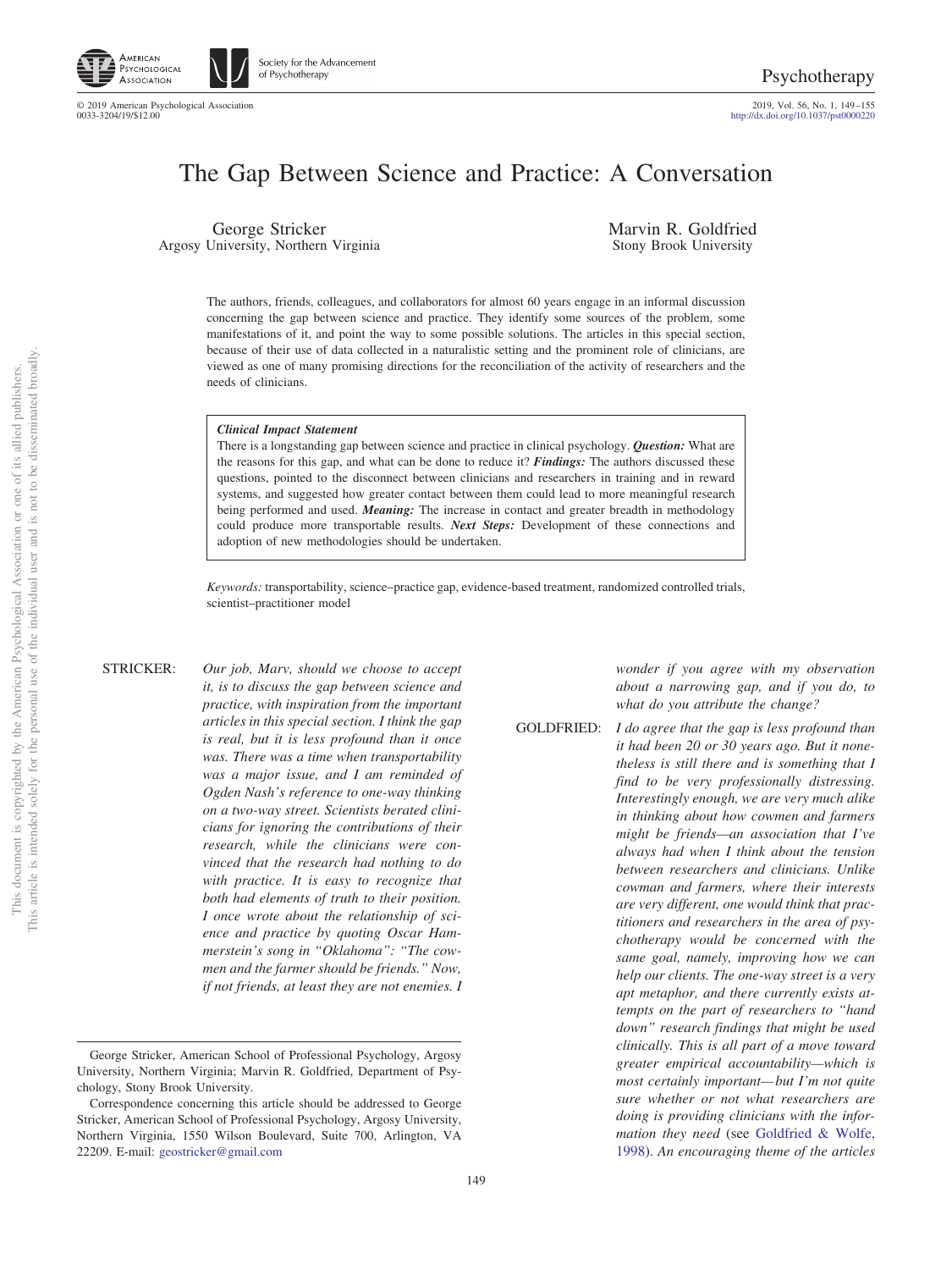*in this special section is that many of the efforts directly involve clinicians and are primarily motivated from clinical interest and priorities, rather than a need to publish or further an academic agenda*.

STRICKER: *I agree that things are not where they should be, but I feel a little better about what is out there. Of course, what is available is not used as much as it deserves to be. I can think, off the top of my head, of two research programs that have changed the way I practice, and they are both well represented in this special section. First is all the work on outcome assessment. It is clear that, as clinicians, we are not good judges of how effective we are, and asking the patient, by means of one of a variety of possible measures, how we are doing provides that information. I now use it regularly with all my patients. Several of the articles in this special section address not only the importance of routine outcome assessment but also the process of implementation* [\(Drill et al., 2018;](#page-6-1) [Fowler et al., 2018;](#page-6-2) [Youn, Xiao, et al.,](#page-6-3) [2018\)](#page-6-3). *In addition, many of the articles in this special section directly address the complexity of the implementation process itself* (see [Oswald, Boswell, Smith, Thompson-](#page-6-4)[Brenner, & Brooks, 2018;](#page-6-4) [Sauer-Zavala et](#page-6-5) [al., 2018;](#page-6-5) [Wolk et al., 2018;](#page-6-6) [Youn, Valen](#page-6-7)[tine, et al., 2018\)](#page-6-7). *Second is the work on therapeutic ruptures, which I was also happy to see represented in the special section articles by [Drill et al.](#page-6-1)* (2018) *and [Youn, Xiao,](#page-6-3) et al.* [\(2018\).](#page-6-3) *There is good evidence that detecting and healing ruptures adds to the efficacy of our work. Of course, as addressed at different points in the section articles, the use of outcome assessments may alert us to ruptures that we might have missed during the session*.

*On the other hand, as much as I try to educate my students about outcome assessments, and they usually are quite willing to try it, they often deal with supervisors who are less familiar with the literature who object to the practice. Similarly, because the rupture literature often has a psychodynamic presentation, more CBT-oriented students are less convinced, even though there is good literature demonstrating that it is an effective strategy within a Cognitive Behavior Therapy (CBT) setting*.

GOLDFRIED: *I'd guess we should be a bit careful when we talk about research in a general sense. There is research and there is research. Yes, what you are talking about is the kind of research that directly can speak to the practicing cli-* *nician. And I also believe it is relevant to CBT therapists, should they be interested in reading that literature*.

*I think we have been sold a bill of goods by the National Institute of Mental Health* (NIMH) *for the past three decades, which has led us to believe that the only significant research needs to be clinical trials* [\(Gold](#page-6-8)[fried, 2016\)](#page-6-8). *Certainly, within the field of medicine, that is the case. I do not think that this approach to research, namely, having a complex therapeutic package deal with a heterogeneous diagnostic category, is what the therapist needs. It serves the purpose of demonstrating that therapy works, but not how, when, and with whom. One encouraging aspect of this special section is that it highlights clinically motivated initiatives to investigate process—rather than just outcome—in routine settings* [\(Drill et al., 2018;](#page-6-1) [Youn,](#page-6-3) [Xiao, et al., 2018\)](#page-6-3). *Nevertheless, I think we find ourselves in the position of having research in the field directed by an outside source, namely, the NIMH. And although it had been guided in the past by many psychologists on the staff, it has become more medically dominated and is geared more to advancement of psychiatry and the development of new drugs rather than to the practice of psychotherapy*.

STRICKER: *I couldn't agree more. I think the turnaround*

*in the impact of research came when Division 12* (Society of Clinical Psychology) *set up a task force to address what was ambitiously referred to as empirically validated treatments. They then recognized that validated was an oversold word and cut back to empirically supported treatments* (ESTs), *which has become something of a shibboleth for people who love science and know little about practice. Unfortunately, by using randomized controlled trials* (RCTs) *as the sole basis for inclusion on the list* (similar to the NIMH stance), *they maximized the reduction of threats to internal validity, but did so at the expense of external validity—namely, relevance to real clinical practice. The ability to generalize from research to practice is essential to the clinician, and narrowly defined patient groups* (with little possibility of comorbidity, which is omnipresent in practice) *and necessary use of manuals, which can reduce clinician flexibility, are not likely to make results readily generalizable*.

*I should clarify that I believe strongly in evidence-based treatment* (EBT), *but that is different from ESTs. Some of the articles in this series used the terms interchangeably,*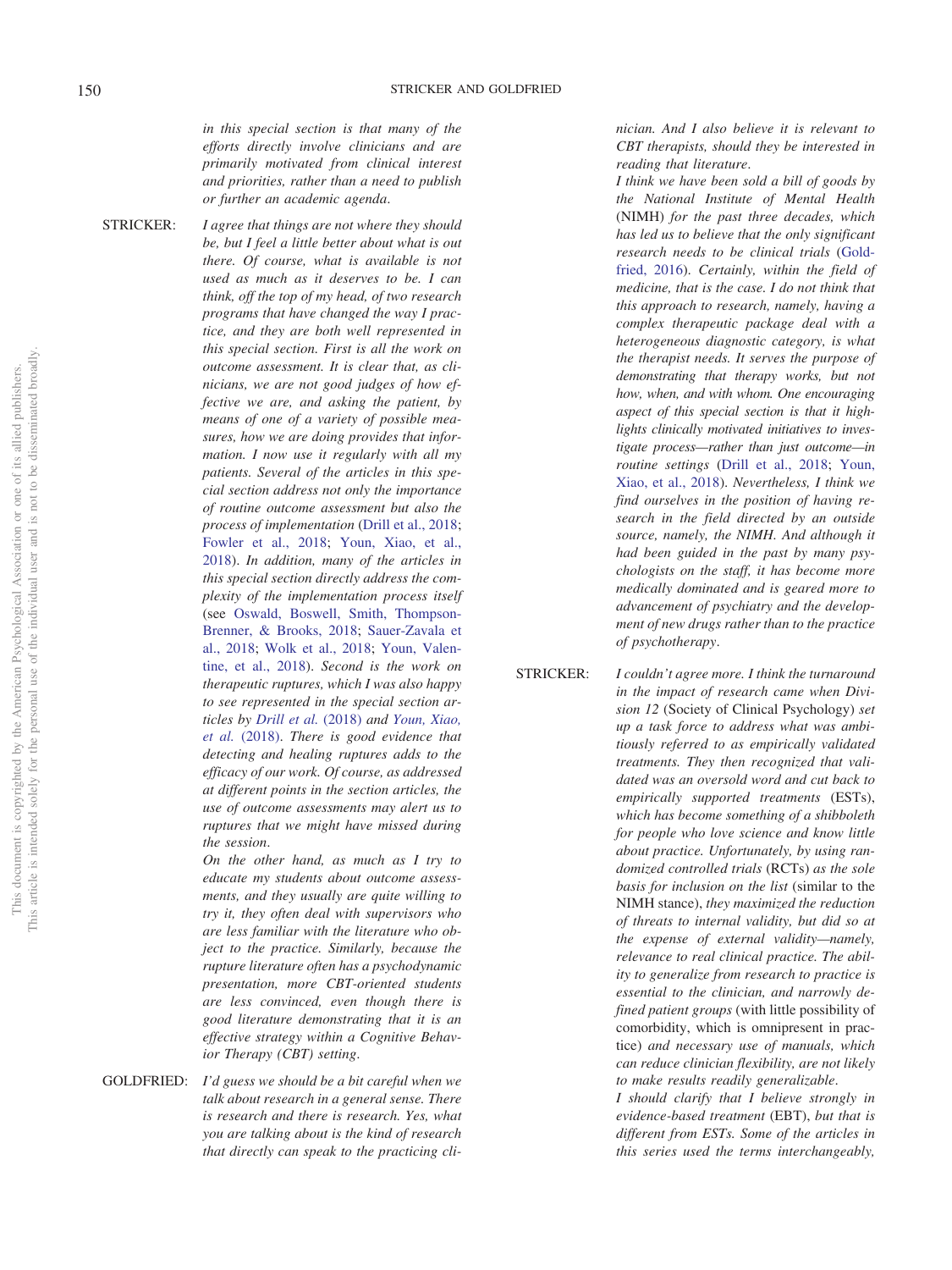*and that overlooks the essential difference between the two. It comes down to what constitutes "evidence." Is it only based on an RCT, as the EST lists would have it, or are there broader sources of evidence, as EBTs affirm? The American Psychological Association* (APA) *has defined EBT as "the integration of the best available research with clinical expertise in the context of patient characteristics, culture, and preferences." That allows for the consideration of data from many types of studies, such as quasi-experiments, as well as the experience and expertise of clinicians. As we have already stated, a strength of the work in this special section is the common theme of prioritizing the perspectives of clinicians. EBT also takes into account cultural considerations and the preferences and characteristics of the patient* [\(Youn, Valentine, et al.,](#page-6-7) [2018\)](#page-6-7), *and those, of course, are the largest source of variance contributing to patient outcome. As you point out, many researchers who are engaged in clinical trials do not take into account the conditions that exist in the clinical sphere. Conversely, the school mental health study described by [Wolk et al.](#page-6-6)* [\(2018\)](#page-6-6) *is an excellent example of conducting an experiment in an ecologically valid context*.

GOLDFRIED: *And it also includes basic research on emotion, cognition, behavior, and various form of psychopathology, which is addressed in the article by [Fowler et al.](#page-6-2)* (2018). *The RCTs address the question of whether certain therapy works. Process research findings can inform the clinician of* how *it works, and the basic research can answer questions of* what aspects *of the client or what conditions in the client's life need to be the focus of therapy such as emotion dysregulation or maladaptive behavior. These are the kinds of research findings that are of particular interest to the practicing clinician, more so than the results of clinical trials*.

> *As I said before, the NIMH has been dictating the kind of research that gets the funding, which then becomes the primary focus of a researcher's agenda. However, that agenda is dictated more by funding, rather than by what clinicians need. What makes matters even worse is when certain researchers denigrate clinicians for not paying attention to their research findings. In essence, there is a basic difference in the needs of researchers and clinicians in this context, where the career needs of researchers may be dictated by what gets funded, and the clinician's needs*

*are how to work with individual clients. Indeed,* [Drill et al. \(2018\)](#page-6-1) *explicitly address the role of funding, or lack thereof, in their article*.

STRICKER: *As you note, the issue, and it should be equally so for science and practice, is not*

*whether psychotherapy works but how it works. For practitioners, they have little doubt that it works, being convinced that they are being helpful to the patients with whom they work. For scientists, research has demonstrated over and over that psychotherapy improves the well-being of patients. Furthermore, and despite the efforts of those who construct lists of ESTs, the Dodo Bird seems to reign supreme, as, with the exception of a few isolated instances, the search for Treatment by Patient interactions has not been very productive*.

*On the other hand, what practitioners would find valuable and what scientists should be seeking are answers to how therapy works the focus of process rather than simply outcome research* [\(Youn, Xiao, et al., 2018\)](#page-6-3). *As an example that I noted previously, the detection and healing of ruptures contributes to the efficacy of treatment, regardless of the home orientation of the practitioner. Most importantly, the therapeutic alliance* (including agreement as to goals and tasks as well as the therapeutic bond), *particularly as experienced by the patient, is the largest contributor of variance to outcome that is under therapeutic control, again, regardless of the home orientation of the practitioner* [\(Norcross, 2011\)](#page-6-9). *And you made a great point about basic research. It is not only psychotherapy research that can be of value to the practitioner, but also research that adds to our understanding of human activities*.

GOLDFRIED: *George, it might not come as a great surprise to find that we both agree on so many things. After all, we have been colleagues for more than 50 years. The research on common issues, dilemmas, and processes that cut across all forms of therapy are precisely the kinds of research that is needed. When a process researcher looks at therapy videos or transcripts, the goal is to address that question "What did the therapist do to make an impact?" And this is precisely what the clinician wants to know namely, "What can* I *do to make a therapeutic impact?" As Barry Wolfe reported after more than 20 years of his being a staff member at the NIMH, once clinical trials became dominant in the 1980s, funding was cut back on process research*.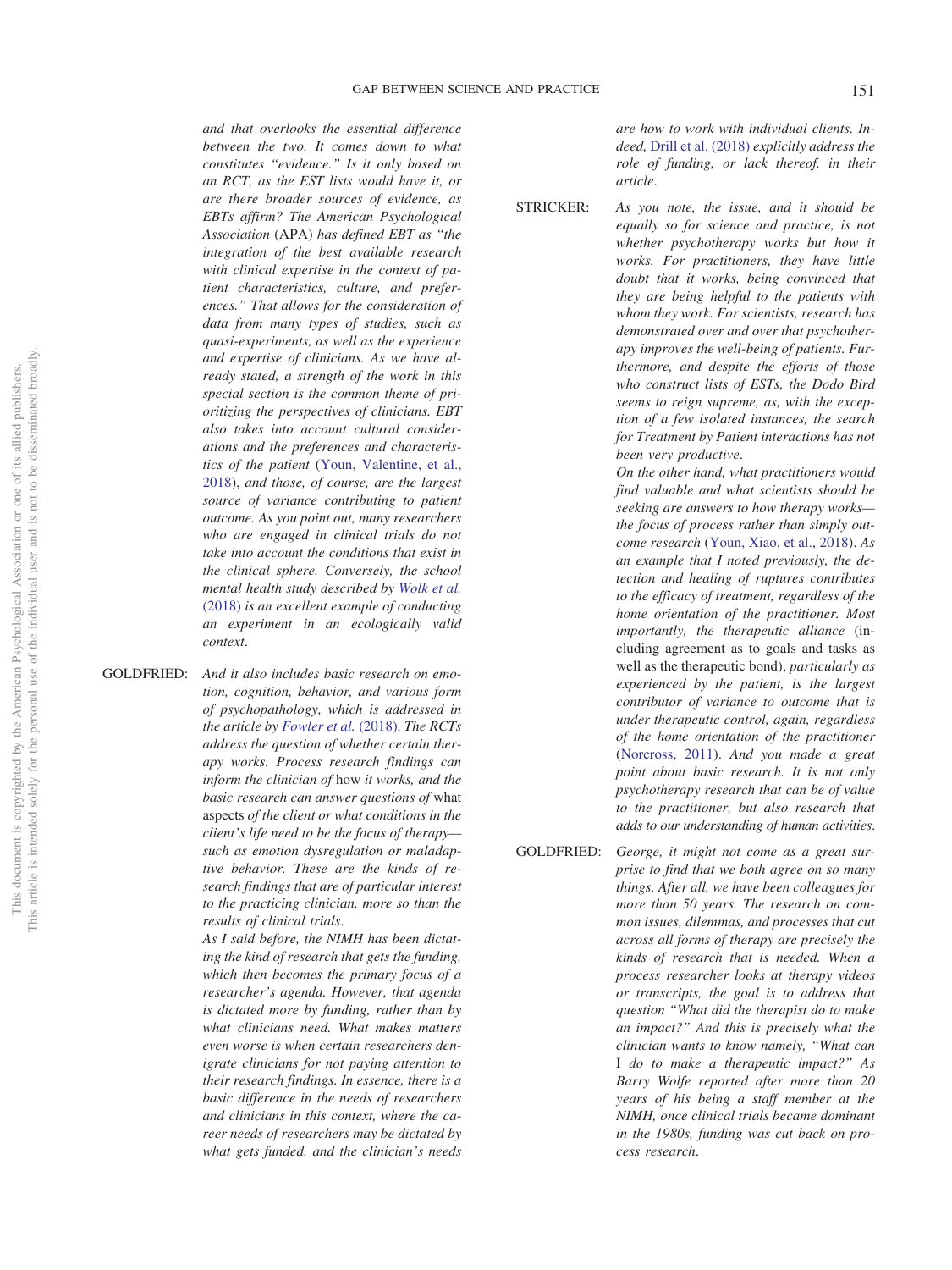# 152 STRICKER AND GOLDFRIED

*I do have a sense; however, more researchers are starting to recognize that we may have reached the limit of what we can know in the use of clinical trials, and that research on more specific principles of change may be more important. It is of particular interest that the orientation that has led the field in research over the years—the cognitive– behavioral approach— has had relatively little to say about process research. When I became interested in conducting process research in the 1980s, I got no help by reading the CBT literature or going to the behavior therapy meetings. Instead, I joined the Society for Psychotherapy Research* (SPR), *comprised mostly of psychodynamic researchers, which has had a long history of studying the process of change*.

STRICKER: *I think we came to the same place via very different paths. I started with a commitment to psychodynamic work but gradually began to appreciate the contributions that CBT and humanistic approaches could make to the care that I provided. That led us both to focus on psychotherapy integration* [\(Nor](#page-6-10)[cross & Goldfried, 2019\)](#page-6-10). *Now, here we are viewing the gap between practice and science and still looking for a way to achieve integration*.

> *I must add that I have become much less committed to psychodynamic theory, although I still use it to formulate cases, and less concerned about the origin of the interventions I employ. Instead, I am impressed by the importance of the relationship that can be established with the patient and the impact of the common factors. These are supported by the research, but I think they were derived from my experience and then confirmed by research. I wonder how often that is the case for practitioners and leads some to denigrate research*.

> *In any case, the process of learning from what we do, using research as we can and confirming or disconfirming hypotheses as we go, exemplifies the local clinical scientist, which is a model I feel is useful at all levels of training and practice* [\(Stricker & Trier](#page-6-11)[weiler, 1995\)](#page-6-11).

GOLDFRIED: *So, in the final analysis, Skinner was right: Our behavior is shaped by what works for us. So even though we start from different orientations, as long as we are in good contact with clinical reality, making observations rather than getting too caught up in theory, we are more likely to see the same thing clinically. Certain things work, and other things do not work. Moreover, what*

*does not work from a CBT point of view may be approached by using either a psychodynamic or humanistic contribution*.

*So much of the problem that we experience in obtaining consensus among therapists is communication: we use different language systems* [\(Goldfried, 2018\)](#page-6-12). *When we are actually looking at clinical phenomena, however, some of the similarities that are distorted by our jargon become more obvious to us. So, if there's a rupture in the therapy alliance, any decent clinician, regardless of his or her orientation, will need to address this. If they do not, they do so at their peril. In addition, if the patient is not motivated to change, whether we call it resistance or noncompliance, it needs to be addressed for the therapy to move forward. I guess what I'm saying is that we need to observe what therapists from different orientations do, to try to ferret out the common principles of change. I'm not quite sure that I really like the term "common factors," as they may or may not all be related to the change process. So, therapists of all orientations conduct their therapy in a room, typically with the door shut. Although this is a common factor, it hardly is essential to the change process*.

STRICKER: *I wish you wouldn't use a phrase like "in the final analysis." In any case, of course when I speak of common factors, I am not referring to things like we both sit in chairs* (or on a couch). *Instead, I am thinking of such factors as a therapeutic alliance, exposure, a corrective emotional experience, expectations, hope, a provided rationale, and beneficial therapist qualities. I know that you have referred to these as principles for at least a generation, and I have no problem with that terminology*.

> *The collection of common factors* (and my list is not complete or definitive) *does bring up an interesting question about appropriate control groups in RCTs. In drug trials, a placebo is a drug that resembles the one being tested but has no active healing agents. In psychotherapy research, using a wait-list control, or some other less-thancredible alternative, does not constitute a placebo, not only because of the absence of a blind, but because the lack of presence of the common factors does not make the untreated group identical to the tested treatment in all but the active agent. The common factors are active agents and must be included in any reasonable RCT. For that reason, I rarely pay attention to any RCT that does not directly compare at least two mean-*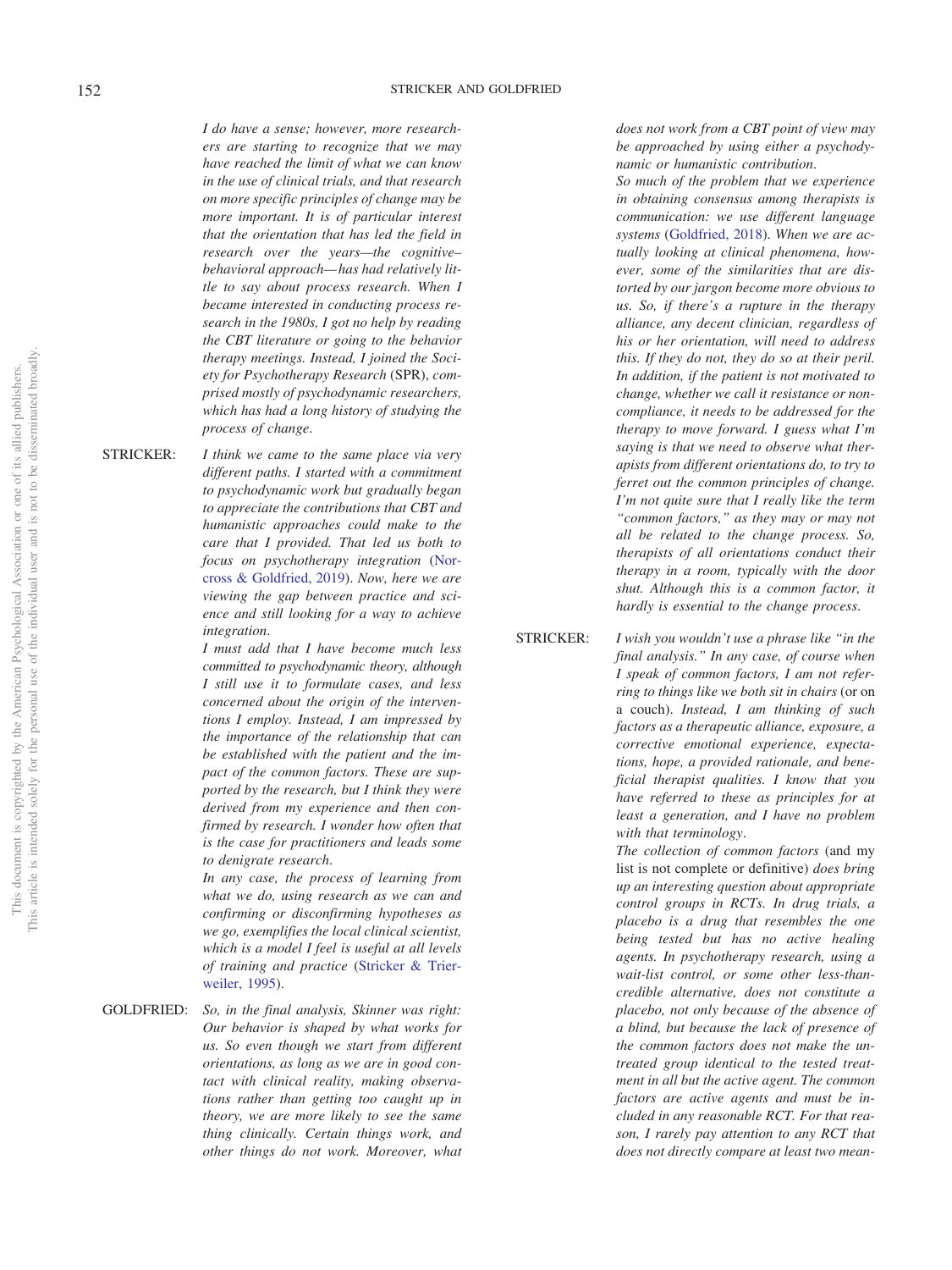*ingful treatments, and these can only provide outcome information, which almost always is equivalence. I am much more interested, as you are, in process research, which may teach us something that we do not already know*.

GOLDFRIED: *Sorry about the reference to analysis George.*

*You psychodynamic folks always find extra meaning in words. Sometimes a word is just a word. But what I really find interesting is that as a practicing clinician, who is also an academic, you clearly identify certain kinds of research that are, and are not, relevant to your practice. I regret to say that there are academics who know little about actual practice and only know what is in the literature. Some very astute observer once noted that research ideas that are born in the literature are destined to be buried in it*. *That is where there is something very special about the series of papers in this issue of the journal. The questions that they are addressing, even though they may not all lend themselves to the tight methodology we see in clinical trials, are born out of clinical observation and curiosity. Really good research-*

*ers know that informal, direct observation is the context of discovery, in which important research questions are born. Neal Miller, of Dollard and Miller fame, once indicated that he had wasted lots of his research efforts in studying phenomena that were not there. Instead, he eventually decided to first use informal observation to* convince himself *that something was there, after which he would design a methodologically controlled study that could convince his colleagues*.

STRICKER: *I am struck by how we have been justly critical of approaches by scientists that have little effect on practitioners, such as outcome research in general and RCTs in specific. What we have not done is point to potential alternative approaches that might have more impact. I have always liked quasi-experimental designs* [\(Oswald et al., 2018\)](#page-6-4), *as they trade some protections against challenges to internal validity with an often-compelling increase in external validity. Rather than knowing more about less, those designs allow us to know with less certainty about more. I think qualitative research deserves more emphasis than it gets, as it allows us the possibility of getting into the mind of both the therapist and the patient. The article by [Oswald et al.](#page-6-4)* [\(2018\)](#page-6-4) *is a case in point. I also think practice research networks are ideal settings for having scientists and practitioners work together in a mutually respectful way and pro-*

*duce evidence that will be valuable to both* [\(Youn, Xiao, et al., 2018\)](#page-6-3). *As long as we stay in the context of discovery, case studies can be very compelling and generate many fruitful hypotheses. The flaws of each of these approaches* (as well as those of RCTs) *point to the need for converging evidence rather than the reliance on any single study*.

*The articles in this section are a step in the right direction. They all are studies undertaken in naturalistic field settings. For example, the laudable work of [Sauer-Zavala et al.](#page-6-5)* (2018) *is being conducted within community-based organizations that serve homeless individuals and families, a context that has received very little attention in the psychotherapy research literature. Overall, the section contributors present some interesting findings and much to recommend future research. They also point to some of the difficulties inherent in field research* [\(Drill et al., 2018;](#page-6-1) [Fowler et](#page-6-2) [al., 2018;](#page-6-2) [Wolk et al., 2018\)](#page-6-6). *There are a great many moving parts, and changes in midstream can undermine a promising study* [\(Sauer-Zavala et al., 2018\)](#page-6-5). *The research is subject to the vagaries of the context, and changes in administration, personnel, and budget can make important differences in the conduct of the research. Nonetheless, I think it is worth the effort*.

GOLDFRIED: *I very much resonate to your last comment that "it is worth the effort." There indeed is considerable effort that is involved in the kind of research that is described in this issue. The term "challenge" is frequently used throughout the contributions and is a core focus of the articles by [Drill et al.](#page-6-1)* [\(2018\)](#page-6-1) *and [Youn, Valentine, et al.](#page-6-7)* (2018), *among others in this section. And what is very important to openly acknowledge is that many of the people who are involved in this research are doing so to advance the field, rather than their careers. When academics conduct research, they are interested in advancing the field, but it also is crucial for them to advance their careers*. *For some individuals, sad to say, much of the research they do is done primarily to advance their careers. The clinicians who are involved in practice-oriented research will not really be advancing their careers, but instead are sharing their clinical observations and findings with other clinicians, with the primary goal being to improve the practice of psychotherapy. They are indeed pioneers who deserve respect and admiration from all of us*.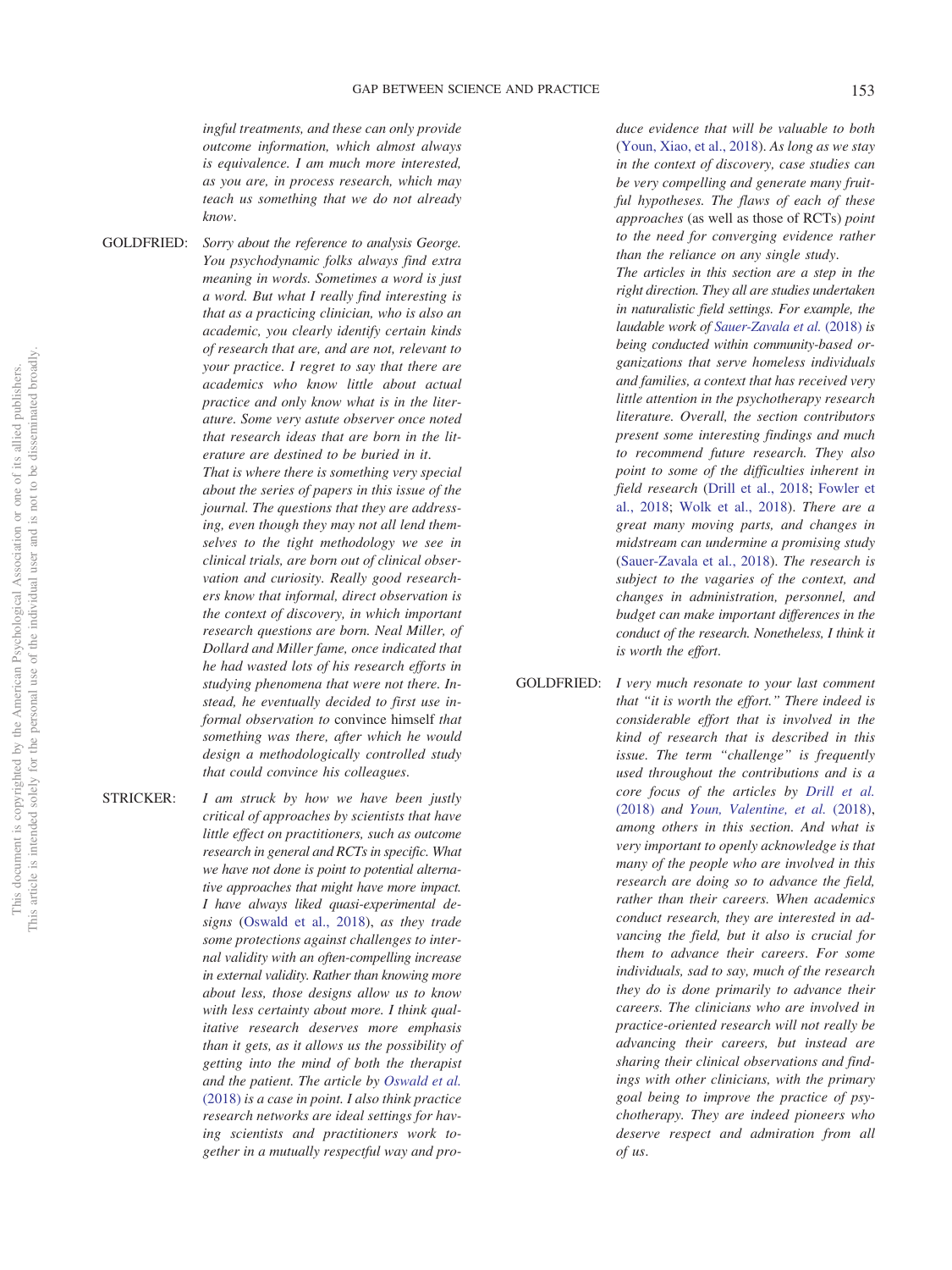### 154 STRICKER AND GOLDFRIED

# STRICKER: *Great point, Marv. Let us look at the reward*

*systems in both contexts. For the practitioner, the only reasons to do research are to contribute to the field and to satisfy intellectual curiosity, but time is a zero-sum game. Every minute and bit of energy spent in research is taken away from earning money, building a practice, and just relaxing. For academics, aside from these rewards, they also are motivated by promotion and tenure. To use a cliché, they must publish or perish. Therefore, any energy spent on practice activities detracts from the research that will determine the viability of their careers. Sadly, the same goes for energy devoted to teaching, ostensibly the activity for which they were hired*.

> *You mentioned earlier, quite accurately, how the agenda of NIMH has shaped the direction of many research efforts. Now add to that the criteria for promotion and tenure. Major research universities* (and many research positions in hospitals) *hire young faculty members and expect them not only to produce research but to get funding to do so. Is it any wonder that their energy is spent doing as NIMH bids? Follow the money, and you will end up where we find ourselves, discussing a disconnect between the research produced and the needs of practitioners. Are there any ways out of this?*

GOLDFRIED: *I cannot think of a way to eliminate research funding as a most powerful reinforcer. What I do know, however, is that there are currently some very convincing reasons why we as a field need to close the gap between research and practice. We are being challenged by forces outside the system—namely, by biological psychiatry and third-party payers—to demonstrate that we can agree about how therapy works. An attack from outside the system can serve as motivation to get our act together and for researchers and clinicians to work toward obtaining a consensus in the field*.

> *You mentioned earlier something about the one-way street between research and practice, where the researcher attempts to disseminate findings to the practitioner. In trying to change this into a mutually beneficial collaboration between researchers and practitioners, Divisions 12* (Clinical) *and 29* (Psychotherapy) *of the APA have developed a collaborative effort to create a two-way bridge between research and practice* [\(www](http://www.stonybrook.edu/twowaybridge) [.stonybrook.edu/twowaybridge\)](http://www.stonybrook.edu/twowaybridge). *On the basis of surveys of practicing clinicians using empirically supported treatments* (ESTs) *in*

*routine clinical practice for various anxiety disorders, several clinically observed issues were raised by practicing clinicians who are in need of empirical research that was not provided in the clinical trials from which the ESTs were derived* [\(Goldfried et al., 2014\)](#page-6-13). *In essence, it represents an effort to disseminate clinical observations—the context of discovery—to the researcher about clinically born problems in need of empirical investigation. Like the articles in this series, it's about how cowmen and farmers can be friends*.

STRICKER: *I think we have done a nice job of describing some of the obstacles to transportability, such as funding and other reward systems, attention to questions that are not of concern to practitioners, and flawed research designs. We also have looked to some solutions, such as more naturalistic settings for more flexible research designs, seeking convergence in findings, practice research networks, the two-way bridge you described, and generally, more attention to questions of interest to practitioners. I'd like to finish up with some thoughts about how we got to where we are*.

> *Training in clinical psychology was modeled after the recommendations of a conference in Boulder in the late 1940s. The conferees recommended a novel and ambitious approach, aimed at producing scientist–practitioners* (S-Ps). *Training programs for other helping professionals were content to restrict themselves to training practitioners, but psychology would undertake to train people in both science and practice, knowing full well that graduates probably would veer toward one or the other*. *For the first 20 years, almost every training program claimed an S-P model, yet science was spelled with a capital S and practice with a small p. After all, the senior faculty members were all accomplished scientists, and they hired junior faculty members in their own image. Furthermore, as we have mentioned, the reward system encouraged the new hires to concentrate on their research productivity and ignore clinical training. Some graduates of these programs really took to this model and became S-Ps* (we both are from that generation), *but most were content to seek jobs in practice, which was their intent when they entered the program. Unfortunately, they felt ill-prepared for their careers* (I treasure the training I received, but my meaningful doctoral clinical training all took place during my various clinical placements).